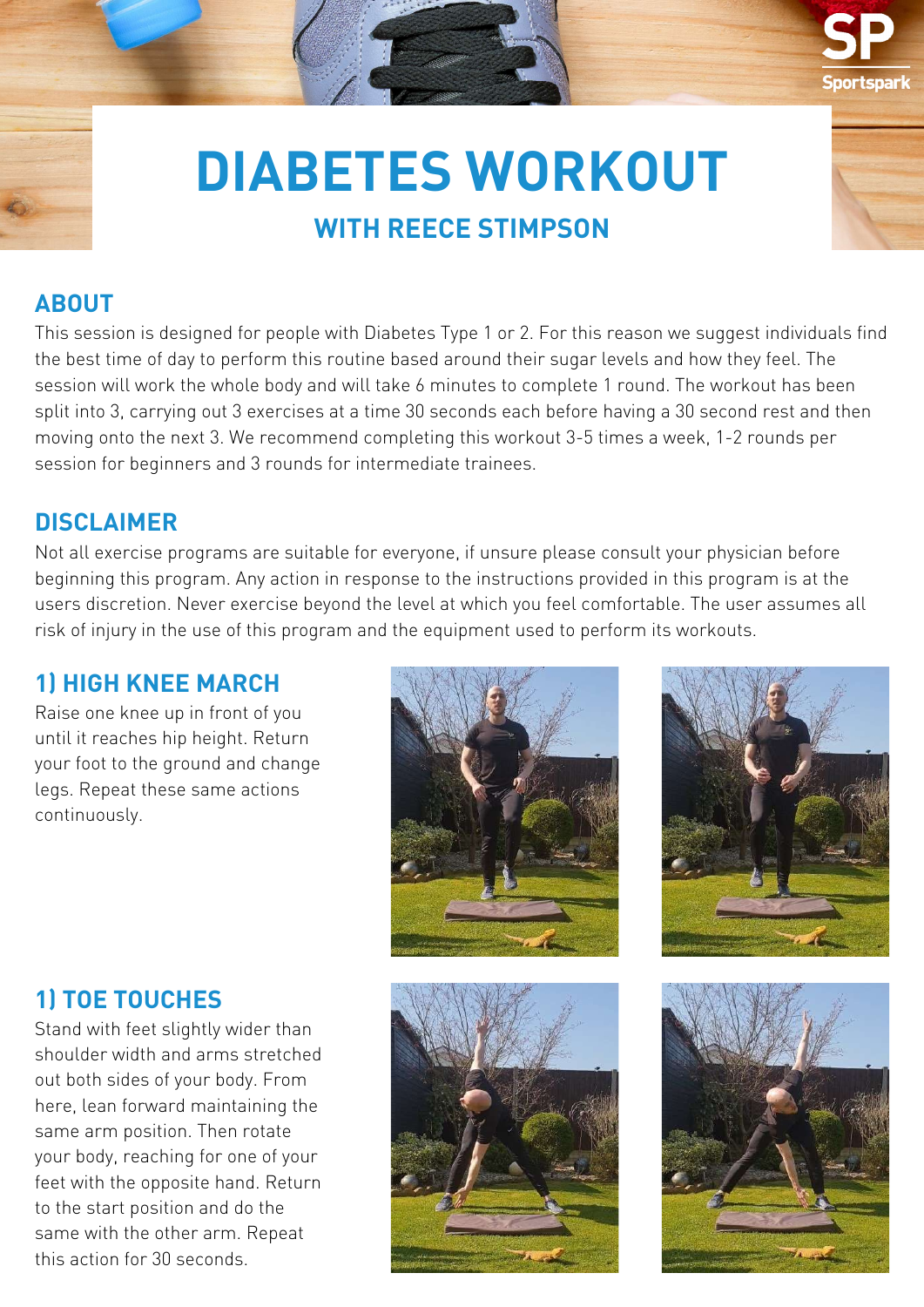## **3) SQUATS**

Stand with your feet shoulder width apart or slightly wider, with your chest lifted and shoulders pulled back. From here, whilst maintaining this upright position with your feet flat on the ground, bend your knees whilst at the same time pushing your bum back and down towards the ground. Slowly lower your body as low as you feel comfortable. Once at your maximum depth begin to push away from the floor with your legs until you are back to the start position. Repeat this action for 30 seconds.





## **4) LUNGE TO KNEE DRIVE**

First take a big stride forward so that your feet are far apart. From here bend the front knee and drop the back knee down towards the floor. Then push off with your back foot, driving that knee up and out in front of you. Whilst doing this you will extend your other leg and come up on to your toes. You will then take a big stride back with the leg that you lifted and repeat the motion. You will spend 30 seconds on one side and then swap legs for a further 30 seconds.





## **5) MOUNTAIN CLIMBERS**

Place both hands on the ground. Keep your chest in line with your hands. Walk your feet as far back as you can whilst keeping a flat back. Tense/tighten your stomach muscles and hold this throughout the exercise. Drive one knee forward towards your chest then bring that leg back down and change legs.